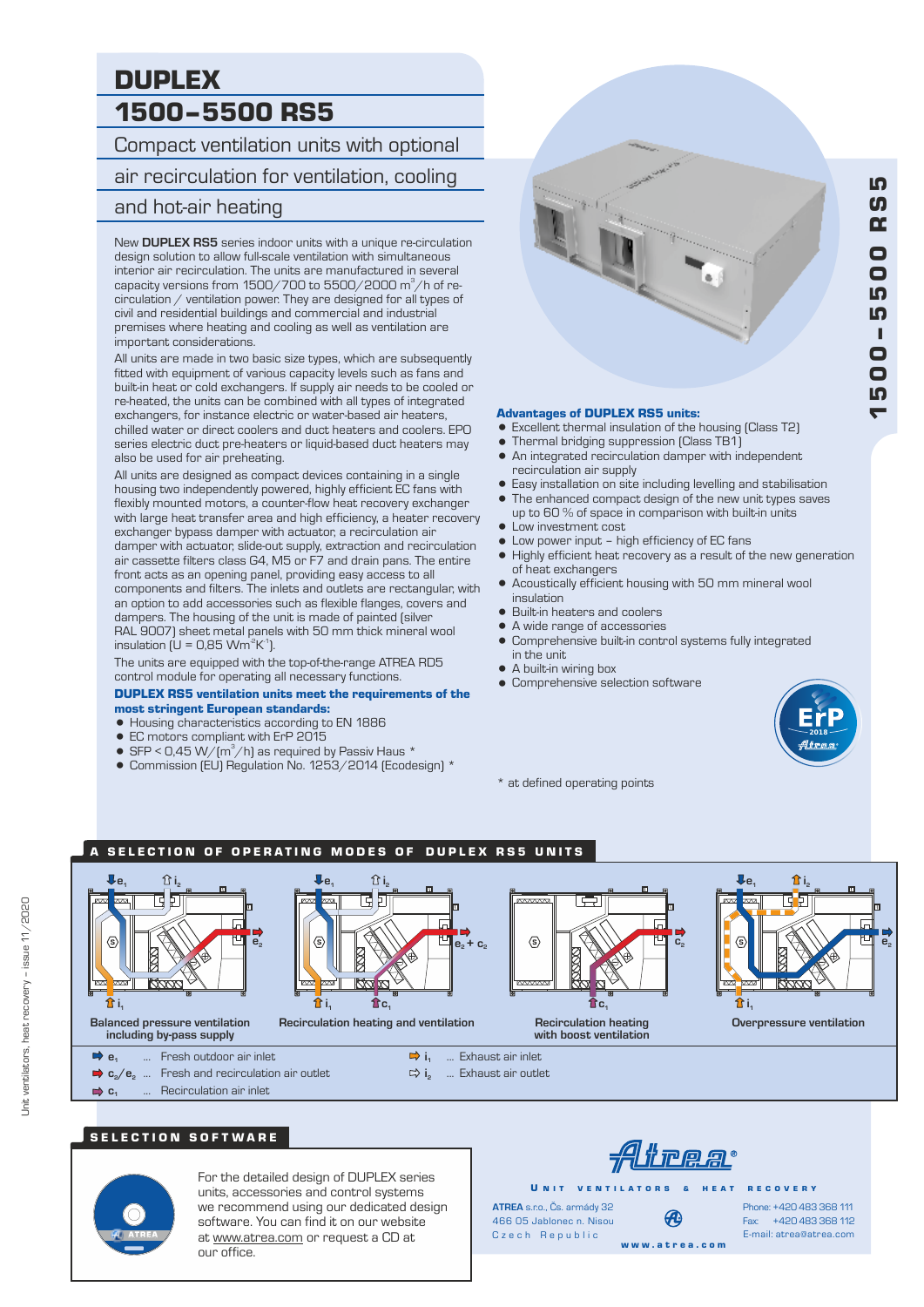# PERFORMANCE CURVES

# TECHNICAL PARAMETERS

| <b>DUPLEX RS5</b>                                                | 1500/700         | 1500/1000 2500/700 2500/1000 3500/1200 3500/2000 5500/1200 5500/2000 |         |         |         |         |         |         |         |  |
|------------------------------------------------------------------|------------------|----------------------------------------------------------------------|---------|---------|---------|---------|---------|---------|---------|--|
| supply air $-$ max. $\frac{1}{1}$                                | $m3h-1$          | 1220                                                                 | 1220    | 1500    | 1500    | 2 100   | 2 100   | 3 150   | 3 150   |  |
| extraction air - max. $1$                                        | $m^3h^2$         | 800                                                                  | 1450    | 800     | 1450    | 1650    | 2650    | 650     | 2650    |  |
| recirculation air - max. <sup>1)</sup>                           |                  | 1650                                                                 | 1650    | 3 200   | 3 200   | 3850    | 3850    | 6900    | 6900    |  |
| max. air flow rate according to ErP 2018 <sup>5</sup><br>$m3h-1$ |                  | 1050                                                                 | 1 3 5 0 | 2050    | 2 3 5 0 | 2750    | 3050    | 3450    | 3750    |  |
| heat recovery efficiency <sup>2)</sup>                           | %                | up to 93 %                                                           |         |         |         |         |         |         |         |  |
| number of configurations and positions                           | $\sim$           | see the table "Installation positions, page 4                        |         |         |         |         |         |         |         |  |
| weight <sup>31</sup>                                             | kg               | 310-385                                                              | 310-385 | 310-385 | 310-385 | 490-580 | 490-580 | 490-580 | 490-580 |  |
| max. power input 5)                                              | kW               | 0.75                                                                 | 0,92    | 0,97    | 1.1     | 1,25    | 1,55    | 2,95    | 3,35    |  |
| voltage                                                          | V/Hz             | 400 V / 50 Hz<br>230 V / 50 Hz                                       |         |         |         |         |         |         |         |  |
| protection                                                       | Α                | 10 A char. C                                                         |         |         |         |         |         |         |         |  |
| filter class <sup>41</sup>                                       |                  | optional G4, M5, F7                                                  |         |         |         |         |         |         |         |  |
| fan speed - max.                                                 | min <sup>1</sup> | 3900                                                                 | 3500    | 3400    | 3400    | 3 100   | 3 100   | 2950    | 2950    |  |
| heating capacity E basic - max. 5)                               |                  | 2,1                                                                  | 2,1     | 2.1     | 2,1     | 7,2     | 7,2     | 7,2     | 7,2     |  |
| heating capacity E high - max. 51                                | kW               | 4,2                                                                  | 4,2     | 4,2     | 4,2     | 10,8    | 10,8    | 10,8    | 10,8    |  |
| heating capacity $T - \text{max.}$ <sup>5)</sup>                 | kW               | 16                                                                   | 16      | 22      | 22      | 22      | 42      | 51      | 51      |  |
| cooling capacity CHW - max. <sup>5)</sup>                        | kW               | 10                                                                   | 10      | 16      | 16      | 16      | 30      | 42      | 42      |  |
| cooling capacity CHF - max. 5)                                   | kW               | 8                                                                    | 8       | 10      | 10      | 10      | 25      | 37      | 37      |  |
| $31 + 12 = 12$                                                   |                  |                                                                      |         |         |         |         |         |         |         |  |

 $^{\textrm{\tiny{1}}}$  maximum air flow rate through the unit at zero external pressure  $^{\textrm{\tiny{2}}}$  all filters in the unit are class M5 as standard and a cording to air volume

' depending on equipment<br>' all filters in the unit are class M5 as standard

<sup>5)</sup> for more details see the DUPLEX selection software

### P E R F O R M A N C E O V E R V I E W



# RECOVERY EFFICIENCY, HEATING AND COOLING CAPACITY

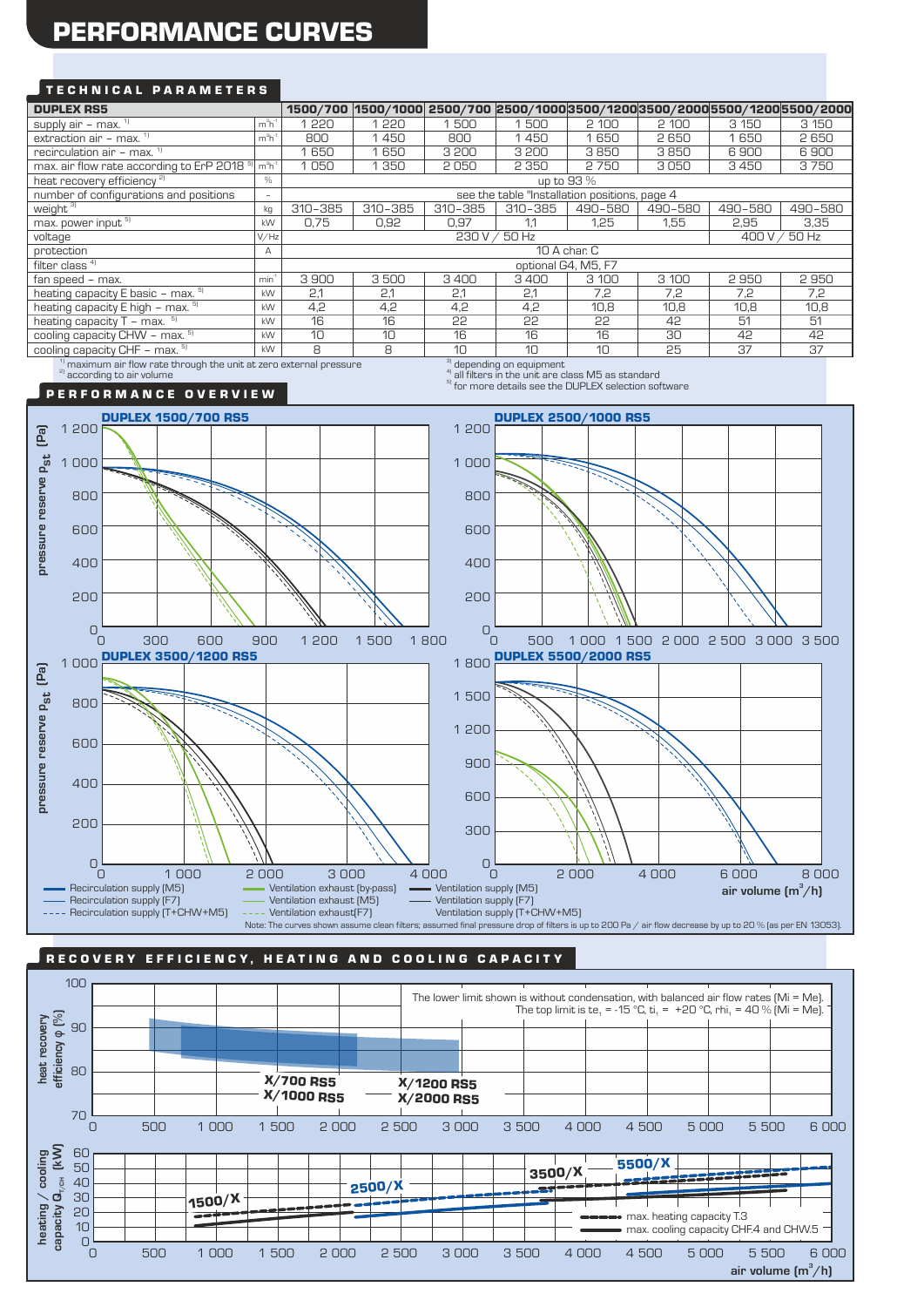### BASIC DIMENSIONS

#### CEILING-SUSPENDED

#### 1500–5500 RS5



| 윞<br>್ರ<br>≙≬<br>I.<br><b>MAAA</b><br>$\overline{a}$<br>$\overline{\bullet}$<br>L2<br>$\blacksquare$<br>$\mathfrak{l}$<br>$X1 \times Y1$<br>$X \times Y$<br>$X1 \times Y1$ |    |                  |                  |                                                              |                  |                         |                                                                |                  |                  |  |
|----------------------------------------------------------------------------------------------------------------------------------------------------------------------------|----|------------------|------------------|--------------------------------------------------------------|------------------|-------------------------|----------------------------------------------------------------|------------------|------------------|--|
| <b>DUPLEX RS5</b>                                                                                                                                                          |    | 1500/700         | 1500/1000        | 2500/700                                                     | 2500/1000        | 3500/1200               | 3500/2000                                                      | 5500/1200        | 5500/2000        |  |
| height <b>B</b>                                                                                                                                                            | mm | 500              | 500              | 500                                                          | 500              | 700                     | 700                                                            | 700              | 700              |  |
| length L                                                                                                                                                                   | mm | 2000             | 2000             | 2000                                                         | 2000             | 2080                    | 2080                                                           | 2080             | 2080             |  |
| length L <sub>2</sub>                                                                                                                                                      | mm | 1952             | 1952             | 1952                                                         | 1952             | 2034                    | 2034                                                           | 2034             | 2034             |  |
| width H                                                                                                                                                                    | mm | 1250             | 1250             | 1250                                                         | 1250             | 1400                    | 1400                                                           | 1400             | 1400             |  |
| width H <sub>2</sub>                                                                                                                                                       | mm | 1 300            | 1 300            | 1 300                                                        | 1 300            | 1450                    | 1450                                                           | 1450             | 1450             |  |
| <b>Connecting ports</b>                                                                                                                                                    |    |                  |                  |                                                              |                  |                         |                                                                |                  |                  |  |
| port X × Y                                                                                                                                                                 | mm | $315 \times 315$ | $315 \times 315$ | $315 \times 315$                                             | $315 \times 315$ | $400 \times 400$        | $400 \times 400$                                               | $400 \times 400$ | $400 \times 400$ |  |
| port X1 × Y1                                                                                                                                                               | mm | $315 \times 315$ | $315 \times 315$ | $315 \times 315$                                             | $315 \times 315$ | $400 \times 500$        | $400 \times 500$                                               | $400 \times 500$ | $400 \times 500$ |  |
| port e <sub>1</sub>                                                                                                                                                        | mm | $315 \times 315$ | $315 \times 315$ | $315 \times 315$                                             | $315 \times 315$ | $400 \times 400$        | $400 \times 400$                                               | $400 \times 400$ | $400 \times 400$ |  |
| port $c_1$                                                                                                                                                                 | mm | $315 \times 315$ | $315 \times 315$ | $315 \times 315$                                             | $315 \times 315$ | $400 \times 500$        | $400 \times 500$                                               | $400 \times 500$ | $400 \times 500$ |  |
| port $\mathbf{e}_{2} \, / \, \mathbf{c}_{2}$                                                                                                                               | mm | $315 \times 315$ | $315 \times 315$ | $315 \times 315$                                             | $315 \times 315$ | $400 \times 500$        | $400 \times 500$                                               | $400 \times 500$ | $400 \times 500$ |  |
| port i <sub>1</sub>                                                                                                                                                        | mm | $315 \times 315$ | $315 \times 315$ | $315 \times 315$                                             | $315 \times 315$ | $400 \times 400$        | $400 \times 400$                                               | $400 \times 400$ | $400 \times 400$ |  |
| port i <sub>2</sub>                                                                                                                                                        | mm | $315 \times 315$ | $315 \times 315$ | $315 \times 315$                                             | $315 \times 315$ | $400 \times 400$        | $400 \times 400$                                               | $400 \times 400$ | $400 \times 400$ |  |
| <b>TYPES AND DIMENSIONS OF CONNECTING PORTS</b>                                                                                                                            |    |                  |                  |                                                              |                  |                         |                                                                |                  |                  |  |
| <b>Basic port</b><br>(inlet, outlet)<br>X + 20<br>Χ                                                                                                                        |    |                  | flange           | <b>Port with flexible</b><br>(inlet only)<br>(inlet, outlet) |                  | <b>Port with damper</b> | <b>Port with damper</b><br>and flexible flange<br>(inlet only) |                  |                  |  |
| <b>Idoors</b><br>$D2 + X$                                                                                                                                                  |    |                  |                  |                                                              | 15C              |                         |                                                                |                  |                  |  |
| For detailed information refer to the ATREA selection software.                                                                                                            |    |                  |                  |                                                              |                  |                         |                                                                |                  |                  |  |

# TYPES AND DIMENSIONS OF CONNECTING PORTS





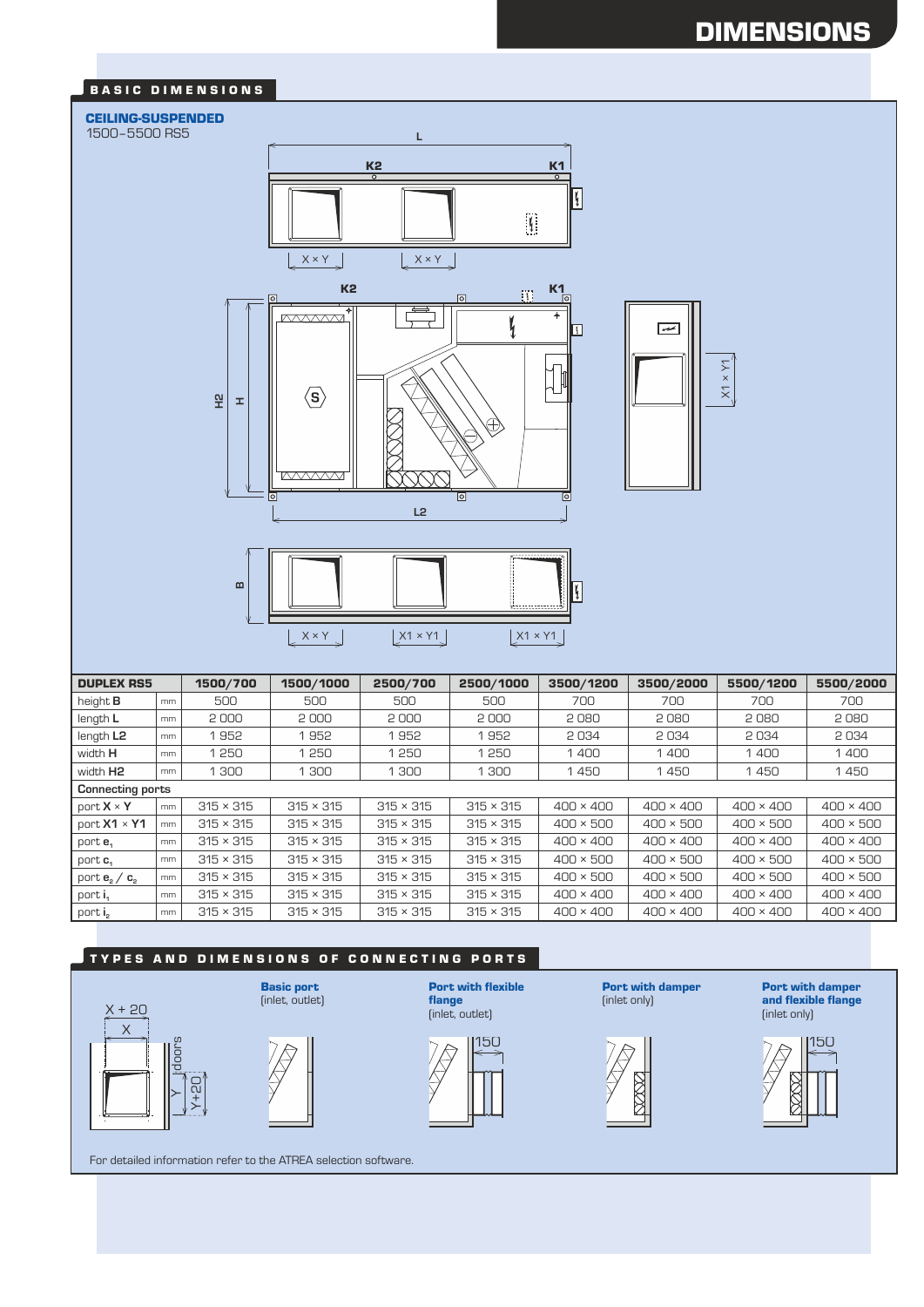# INSTALLATION AND CONFIGURATION

### IN STALLATION CONFIGURATION AND CONNECTING PORTS

The entire DUPLEX RS5 range has very compact dimensions, a wide range of accessories and variable configuration options to allow easy installation even in confined spaces. The only installation position is ceiling-mounted. The unit's housing with its transportation and installation frame is suitable for transport. The opening service and inspection panel on the front is divided for easy service access to the unit. The variable position of the inlet port allows the optimum connection of HVAC lines. All units are supplied with various connecting ports  $/$  flanges – without

connection, with a flexible flange or an integrated shut-off damper with emergency function. For supply air treatment a variety of built-in heaters and coolers are available – hot water or electric air heaters, chilled water or direct coolers. Air filters are a standard feature, in classes G4/M5/F7.

For detailed selection we recommend using our specialized selection software for DUPLEX units, available at www.atrea.com.

# I N S T A L L A T I O N P O S I T I O N S

# 1500–5500 RS5

CEILING-SUSPENDED configuration 30/0 to 31/1 - plan view, 4 configurations in total











- **e**<sub>1</sub> ... Fresh outdoor air inlet  $\Rightarrow$
- **c**<sub>1</sub> ... Recirculation air inlet  $\Rightarrow$
- **e**<sub>2</sub>/**c**<sub>2</sub> ... Fresh and recirculation air outlet  $\Rightarrow$
- $\Rightarrow$ **i**<sub>1</sub> ... Exhaust air inlet
- $\Rightarrow$ **i**<sub>2</sub> ... Exhaust air outlet
	- **T** ... Central heating connection / Main power switch
	- **E** ... Electric heater connection
	- **CH** ... Cooling connection
	- **K1** ... Condensate drain DN15 from the cooling process
	- **K2** ... Condensate drain DN15 from the waste heat recovery process

### A C COUSTICS - CIRCULATION HEATING / VENTILATION MODE

|               |                                                 |          | Acoustic power L. [dB(A)] | Acoustic pressure $L_{03}$ [dB(A)]                                                                                                                                    |                                 |            |                    |
|---------------|-------------------------------------------------|----------|---------------------------|-----------------------------------------------------------------------------------------------------------------------------------------------------------------------|---------------------------------|------------|--------------------|
| <b>Type</b>   | <b>Working point</b>                            |          |                           | $\vert$ inlet e <sub>1</sub> (ODA) $\vert$ inlet i <sub>1</sub> (ETA) $\vert$ outlet e <sub>2</sub> +c <sub>2</sub> (SUP) $\vert$ outlet i <sub>2</sub> (EHA) $\vert$ |                                 | unit       | at distance of 3 m |
| 1500/700 RS5  | 300 / 500 m <sup>3</sup> /h (200 Pa)            | $- / 39$ | 53 <sub>7</sub><br>-47    | 78/65                                                                                                                                                                 | 76<br>$ \prime$                 | 58<br>61   | 40 / 38            |
| 1500/1000 RS5 | $300 / 800$ m <sup>3</sup> /h (200 Pa)          | $- / 45$ | 53/<br>- 56               | 77/73                                                                                                                                                                 | 76<br>$ \overline{\phantom{0}}$ | 60 / 60    | 40/40              |
| 2500/700 RS5  | $2000 / 500 m^3/h$ (200 Pa)                     | $- / 36$ | 41 / 47                   | 80/58                                                                                                                                                                 | 76<br>$-$ /                     | 59/58      | 38 / 37            |
| 2500/1000 RS5 | $2000 / 800$ m <sup>3</sup> /h (200 Pa)         | $- / 47$ | 56<br>41/                 | 80 / 71                                                                                                                                                               | 76<br>$-$ /                     | 59/<br>159 | 38 / 39            |
| 3500/1200 RS5 | $ 3000/1000 \,\text{m}^3/\text{h}$ (200 Pa) $ $ | $- / 47$ | - 57<br>66/               | 82 / 71                                                                                                                                                               | 79<br>$ \overline{\phantom{a}}$ | 61 / 62    | 39/42              |
| 3500/2000 RS5 | $ 3000 / 1500 m^3/h$ (200 Pa)                   | $- / 51$ | 66 / 57                   | 82 / 76                                                                                                                                                               | 77<br>$-$ /                     | 163<br>61/ | 40 / 43            |
| 5500/1200 RS5 | $ 5000 / 1000 m^3/h$ (200 Pa)                   | $- / 45$ | 75 / 57                   | 87 / 70                                                                                                                                                               | $- / 79$                        | 65/61      | 45/41              |
| 5500/2000 RS5 | $ 5000 / 1500 m^3/h$ (200 Pa)                   | $- / 50$ | 75/<br>157                | 87 / 75                                                                                                                                                               | $-$ /                           | 65/61      | 45 / 40            |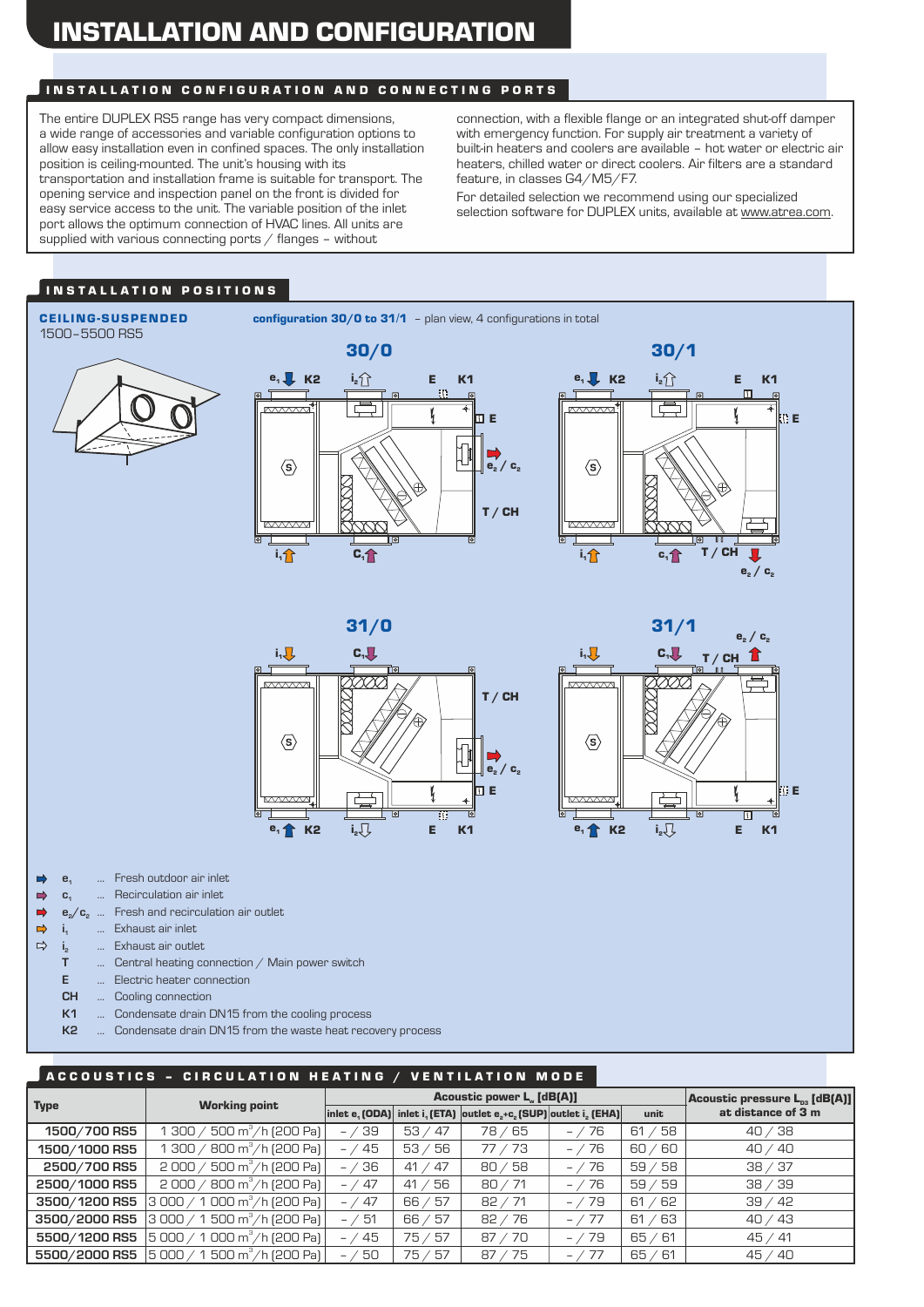### HANDLING SPACE

DUPLEX units must be installed with the prescribed handling space around the unit in mind.

Below the unit at least 150 mm must be left to install the DN 32 condensate drain line. This line must run through a U-bend at least 150 mm high into a sewer. This space is easily provided when the steel supporting feet supplied as standard are used. Handling space in front of the unit must be maintained for opening the front door, replacing filters and providing servicing and installation access to each unit part.

#### DUPLEX RS5

configuration 31/0 - top view

Each drawing shows the minimum handling space. In addition, each unit must have the minimum handling space of 600 mm from the side of the control system electric switchboard according to CSN.

Units with a heating or cooling control manifold must have free space from the side of the manifold, too.





ファインファインファインファインファインファインファイン min. 1 300 min. 30 nuumuunuumuunuumiin For detailed information please use our ATREA selection software.

configuration 31/1 - top view min. 600 T / CH min. min. È  $\nabla$ 30  $\overline{30}$  $\langle s \rangle$ THE STRIKE STRIKE STRIKE E I, <del>kwww</del> Eμ min. 600 power switch alt. position of power switch

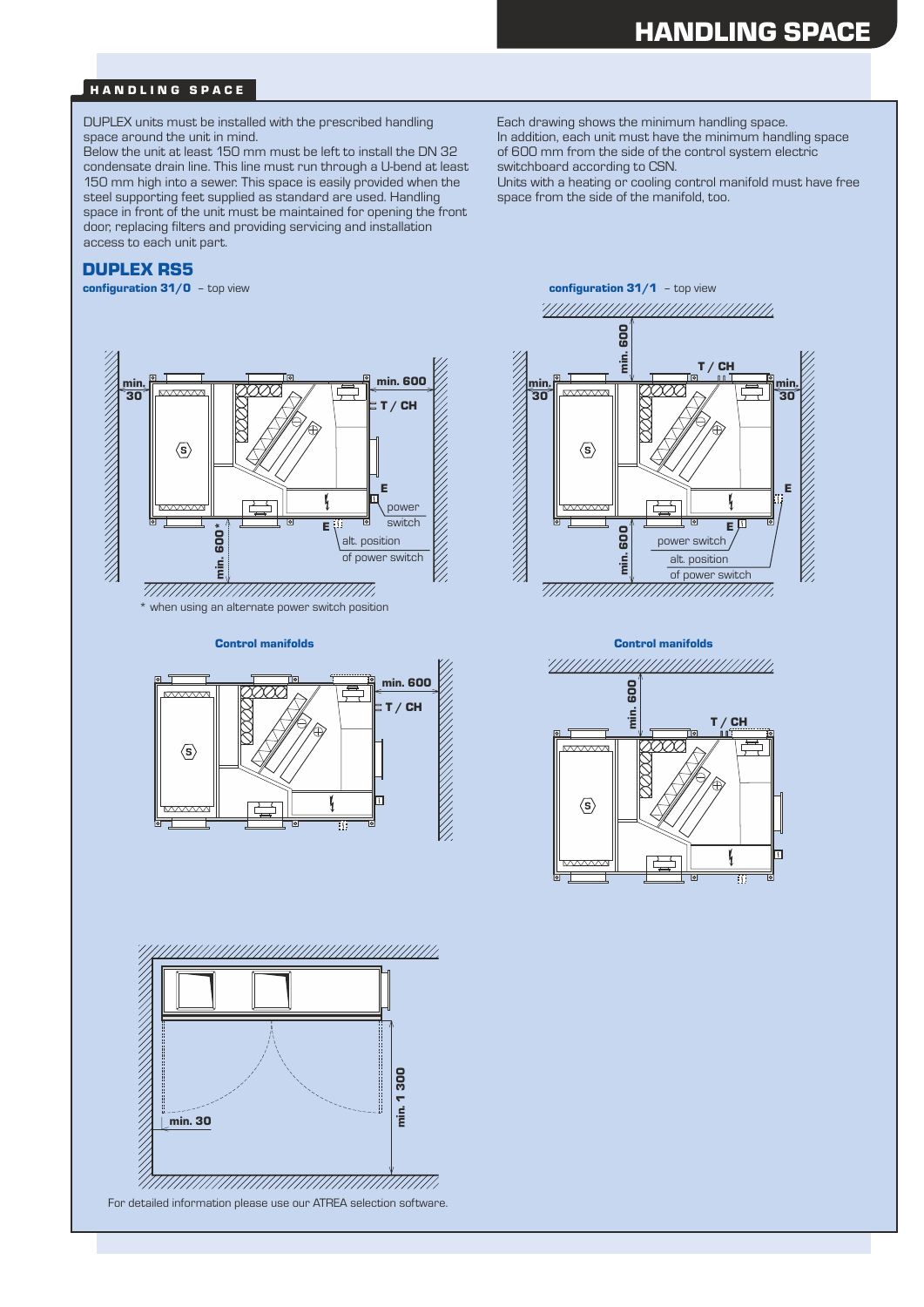# **MODIFICATION**

# DUPLEX RS5 - BASIC UNIT CONFIGURATION



#### Basic unit configuration

The basic compact unit configuration includes supply and extractor fans with free-running impeller and anti-vibration mounting, a removable counterflow heat recovery exchanger from thin-walled plastic panels, slide-out supply and extraction air filters (filter class G4, M5 or F7) and a drain pan with DN15 drains. The units are supplied with a transportation and installation frame including adjustable end pieces. The split inspection access panel provides easy access to all integrated components. The internal wiring has minimum space requirements.



#### Fans

All DUPLEX RS5 units have highly efficient EC fans (Ziehl Abegg) with free-running impellers and backward-curved blades. Fans in the entire DUPLEX 1500–5500 RS5 range comply with the requirements of the ErP 2015 European standard.



#### Heat recovery exchanger

Two types of plastic heat recovery exchangers, highly efficient in counter-flow configuration. The new generation of plastic heat recovery exchangers S4 and S5 has efficiency rates of up to 93 %.



#### By -pass damper

A heat recovery plate exchanger bypass including actuator. When the bypass opens, flow trhough the heat recovery exchanger stops to eliminate heat transfer.



#### **Recirculation damper**

A basic feature of all units of this range, the set of actuator-operated recirculation dampers is fully automatically controlled based on the demand of a selected mode or temperature. The recirculation damper provides fully balanced flow rates in all available modes.

# D U P L E X R S 5 - D E S C R I P T I O N O F M O D I F I C A T I O N S



#### Hot-water air heater ("T")

A built-in water-to-air exchanger, with three (alternatively more) rows of copper tubes and pressed-on aluminium slats for systems up to 110 °C and 1.0 MPa. A standard feature of the heater is a freeze protection steam-gas capillary thermostat and flexible connecting ductwork. T-modification units (with a hot-water air heater) must have a shut-off damper for supply air e<sub>1</sub>. The actuatorfitted version with emergency function is recommended. The heater can be optionally supplied with a control manifold for heating power control, type RE-TPO4 or RE-TPO3.



#### Electric heater ("E")

Integrated electric heaters consisting of PTC (Positive Temperature Coefficient) cells are generally used for supply air heating. As a standard feature the electric heater includes protection thermostats (operating and emergency with manual reset function) and a KM control module with power switching elements with so-called zero switching (SSR). The built-in electric heaters are available in two capacity versions (basic and high performance). For detailed information refer to the ATREA selection software.



#### Direct evaporator ("CHF")

A built-in exchanger from copper tubes and pressed-on aluminium slats including a condensate pan and a manostat. Depending on the required capacity level, coolant type and air parameters the exchangers have three or more rows with various evaporation temperature levels. Optionally a double-circuit 1:1 or 1:2 split evaporator or a fully custom-made one is available.



#### Chilled water air cooler ("CHW")

A built-in exchanger from copper tubes and pressed-on aluminium slats including a condensate pan and a separate condensate drain. Depending on the required capacity level, cooling water temperature and air parameters the exchangers have three or more<br>rows. The chilled water air coolers can be optionally fitted with control manifold R-CHW2 or R







E.x

### **Cx**

**Sx** 

**Bx** 

Me.xxx; Mi.xxx

DUPLEX xxxx RS5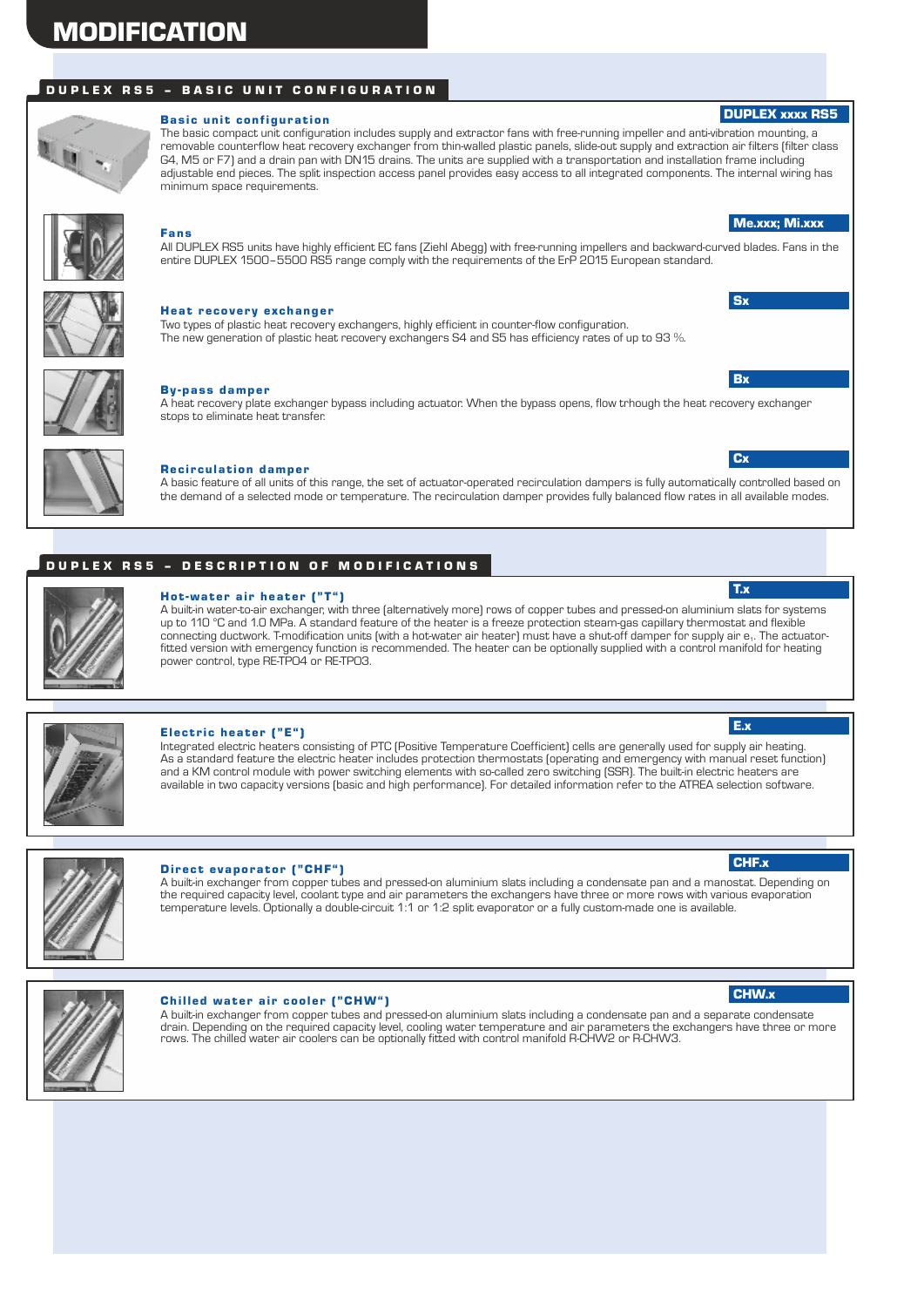# ACCESSORIES

### OTHER OPTIONAL ACCESSORIES (BASIC OVERVIEW)

### Shut-off dampers  $e_1$ ; i.



The suction dampers are fitted on the inlet port (unit inlet). The damper sizes supplied depend on the ports of the unit, with two actuator types – the standard type LM 24A and the LF 24 type with emergency function (spring) for power failure situations. The shut-off dampers are a mandatory feature for the hygienic version according VDI 6022.A separately supplied accessory.

They are designed for controlling the heating capacity of hot water air heaters. They always consist of a three-speed pump, two shut-off ball valves and connecting ductwork. Depending on

**– RE-HW.4** – a four-way mixing manifold

**– RE-HW.3** – a three-way mixing manifold



#### Ke.xxx; Ki.xxx **Fe.xxx; Finally Fe.xxx; Finally Fe.xxx**; Finally Fe.xxx; Finally Fe.xxx; Finally Fe.xxx; Finally Fe.xxx; Finally Fe.xxx; Finally Fe.xxx; Finally Fe.xxx; Finally Fe.xxx; Finally Fe.xxx; Finally Fe.xxx; Final

DUPLEX RS5 series units include three class M5 filters as a standard feature. Optionally, depending on the air flow rate, unit type and air pollution level, G4 or F7 supply or exhaust air filters with external pressure drop of approximately 50–100 Pa (clean filter) can be fitted.

**Air filtration** 

# R-CHW.x



#### Control manifolds of chilled water air heaters

They are designed for controlling the cooling capacity of chilled water air heaters (CHW). They always consist of two shut-off ball valves and connecting ductwork. Depending on the type they additionally include:

- **R-CHW3** a three-way mixing manifold with actuator
- **R-CHW2** a choke valve with actuator

#### **Tube manometers**

the type they additionally include:

Control manifolds of hot-water air heaters

with actuator

with actuator

A filter accessory for easy visualisation of current pressure drop of filters. For the hygienic version of the units in keeping with VDI 6022 the inclined manometers are mandatory. A separately supplied accessory.

Electric pre-heaters EPO-V provide freeze protection for the heat recovery exchanger when permanent balanced pressure ventilation is required. The pre-heater is installed in the

Electric pre-heaters EPO-V

ductwork on the fresh air inlet  $[e_1]$ .

control system.

Control is provided by the RD5 series

A.MFF

EPO-V

RE-HW.4; RE-HW.3



#### NFK.x

filters Spare cassette filters in sizes as required by the unit type. The filter classes supplied are G4, M<sub>5</sub> and F<sub>7</sub>

# EPO-V

### **Electric heaters EPO-V**

Spare cassette

Separately supplied heaters, to be installed in circular or rectangular ducts used for connection to DUPLEX units. For their capacity and diameters see separate catalogue sheets.



# TPO

Hot water air heaters TPO Separately supplied heaters, to be installed in ducts used for connection to DUPLEX units. They include a steam-gas capillary thermostat as a standard feature. For their capacity and diameters see separate catalogue sheets.

#### Supplied in components, assembly on site

All units can be optionally supplied as separate components prepared for assembly on site by bolting together. This allows the units to be installed in spaces which are otherwise difficult to access. Housing insulation class T3, thermal bridges class TB2.